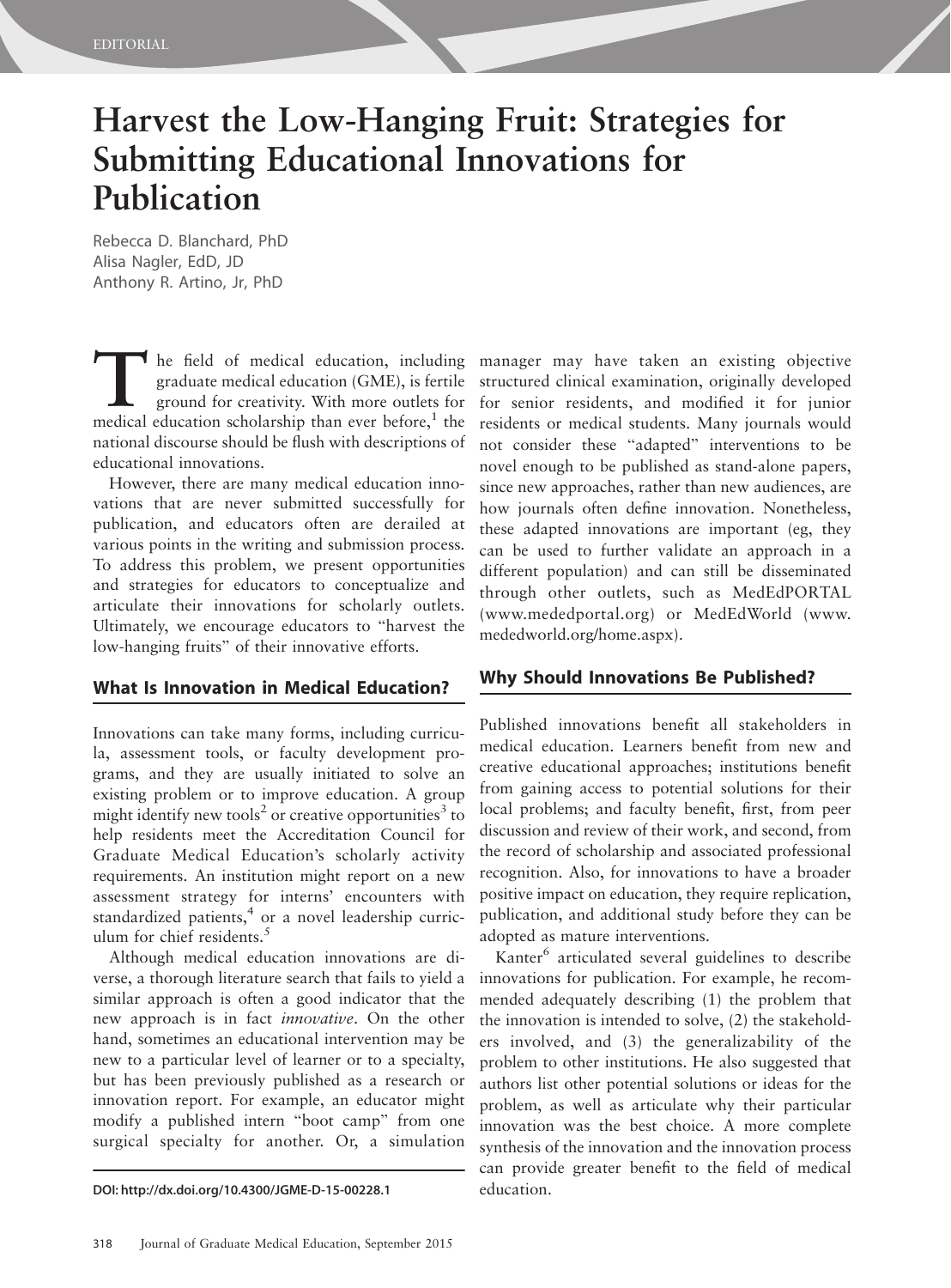#### BOX Key Points

- . The field of medical education, including graduate medical education, is fertile ground for creativity, yet many innovations are never submitted successfully for publication.
- & Educational innovations can take many forms, including curricula, assessment tools, or faculty development programs, and they are usually initiated to solve an existing problem or to improve education.
- Published educational innovations are beneficial to all stakeholders in medical education, including learners, faculty, and institutions.
- & Strategies for writing educational interventions include (1) finding a mentor; (2) organizing a writing team; (3) approaching all activities in a scholarly manner; (4) planning your schedule for writing; and (5) staying current and celebrating successes.

## Where Are Innovations Published?

One characteristic of innovations is that they can be described in many different ways and for many different dissemination outlets (TABLE). In sifting through these options, consider the audience most likely to value this innovation, such as undergraduate or graduate medical educators, specialty-specific educators, or nursing educators. If the innovation is a curriculum for residents, faculty might find more value from being able to immediately access and implement the curriculum, rather than from reading an article that describes an early evaluation of the curriculum. At the same time, if the innovation is a disruption or change in process, an article that provides a full examination of the innovation and its development may be beneficial to readers.

## Why Aren't Innovations Published?

Sometimes faculty members do not recognize the value of their innovation, and may not consider their work worthy of publication. Other faculty members may not know how to organize the writing of their innovation in a way that is meaningful to a scholarly audience. To address this challenge, Kanter's $<sup>6</sup>$  edito-</sup> rial is a useful resource for faculty. However, writing about innovation often presents additional barriers, such as initiation of the novel intervention before outcomes have been considered, use of volunteer subjects in the first iterations of the intervention, small numbers of participants, and limitations in study design such as lack of a comparison group to demonstrate that differences are due to the intervention.

less to content and more to the typical barriers to accountable to agreed-on writing deadlines.

academic writing. Faculty members report lack of time, lack of funding, and lack of expertise with scholarly writing as barriers to publication.<sup>7</sup>

# What Are Some Strategies for Writing Innovations?

The barriers to writing about an innovation are similar to those that plague other forms of scholarly writing. In this section, we provide several strategies for writing culled from the literature $8$  as well as from our own experiences. For each strategy, we also present institutional considerations that may provide a more systematic solution for educators.

#### Strategy 1: Find a Mentor

Academic writing is no easy task, even for the most motivated and prolific scholars. Considering how health professionals are trained and their daily responsibilities, it is understandable that many are unprepared to author well-written, compelling innovations reports.<sup>9</sup> A writing mentor can help. Writing mentors can be peers, but more often they are senior faculty members with a record of publication success. Mentors can help with the technical aspects of writing—how to clearly write about an innovation and how to navigate the publication process—as well as with organizing and regulating one's time and motivation. Thus, finding a mentor within one's own institution makes sense. Good writing mentors can also be found at regional and national education meetings.

Some organizations foster formal mentoring programs designed to help junior faculty navigate the intricacies of academic medicine, including publishing. Institutions may find value in hiring PhD-trained educators, whose graduate training includes a great deal of writing and editing, to work with faculty. Institutions can also partner with writing centers or labs at local universities.

## Strategy 2: Organize a Writing Team or Community of Education Scholars

Other barriers to publishing innovations are related communities also help members stay motivated and Beyond a mentor, educators are encouraged to identify a writing team or community of education scholars. As Yarris et al<sup>7</sup> found in their consensus workshop on overcoming barriers to publishing productivity, building communities around education scholarship facilitates the sharing of member resources as well as their knowledge and skills. These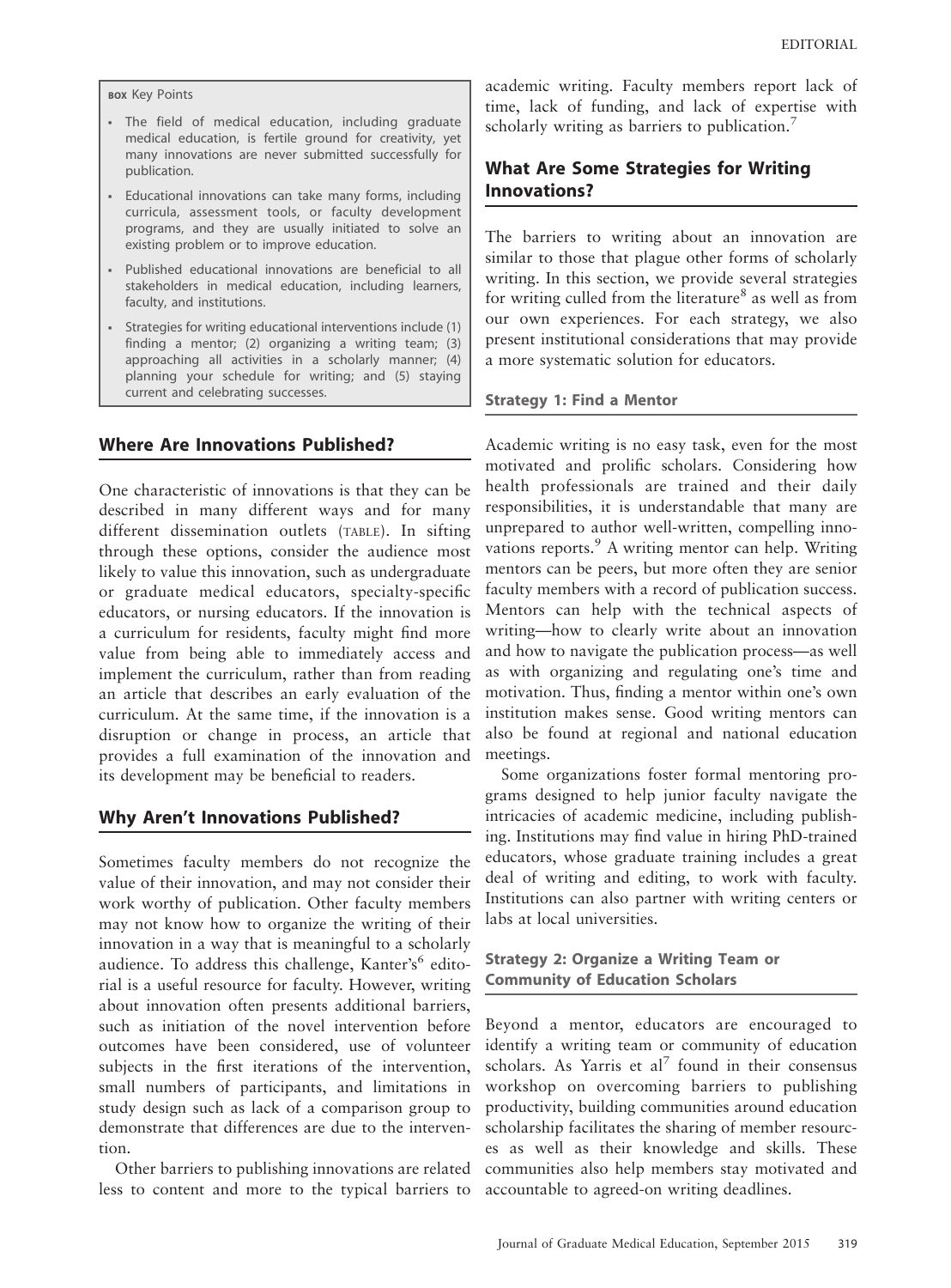#### EDITORIAL

#### **TABLE**

|  |  |  | Examples of Various Outlets for Disseminating Educational Innovations and Other Scholarly Products |  |  |  |  |  |
|--|--|--|----------------------------------------------------------------------------------------------------|--|--|--|--|--|
|--|--|--|----------------------------------------------------------------------------------------------------|--|--|--|--|--|

| <b>Feature Title</b>          | Journal                                                              | Word<br>Limit | <b>Description</b>                                                                                                                                                                                     |
|-------------------------------|----------------------------------------------------------------------|---------------|--------------------------------------------------------------------------------------------------------------------------------------------------------------------------------------------------------|
| <b>Educational Innovation</b> | Journal of Graduate Medical Education                                | 2000          | A description of a new approach or strategy in<br>GME that has been implemented and assessed<br>at a minimum with feasibility and acceptability                                                        |
| Perspectives                  | Journal of Graduate Medical Education                                | 1200          | Evidence-based opinion that can describe an<br>innovative GME educational approach                                                                                                                     |
| New Ideas                     | Journal of Graduate Medical Education                                | 650           | Novel GME approach that has been implemented<br>at least once and appears to be successful;<br>numbers of participants may be small and<br>outcomes may be preliminary; annual call and<br>publication |
| Insights                      | Clinical Teacher                                                     | 800           | Structured reflection                                                                                                                                                                                  |
| How We                        | <b>Medical Teacher</b>                                               | 2500          | A description of an idea or topic in medical<br>education that's been implemented, and a<br>reflection on that process                                                                                 |
| 12 Tips                       | <b>Medical Teacher</b>                                               | 3200          | Practical tips or advice, potentially as the result<br>of an innovation                                                                                                                                |
| Really Good Stuff             | <b>Medical Education</b>                                             | 500           | Lessons learned through innovation in medical<br>education; annual call and publication                                                                                                                |
| <b>Short Reports</b>          | Journal of Interprofessional Care                                    | 1000          | Innovation or research in progress that affects<br>interprofessional education or practice                                                                                                             |
| Last Page                     | Academic Medicine                                                    | 1-page        | Visual display of a concept, idea, theory, or<br>process                                                                                                                                               |
| Developments                  | Teaching and Learning in Medicine                                    | 2000          | Innovation or development in medical education                                                                                                                                                         |
| N/A                           | MedEdPORTAL (from the Association of<br>American Medical Colleges)   | N/A           | Curricula, workshops, courses, and tools, with an<br>instructor quide                                                                                                                                  |
| N/A                           | MedEdWorld (from the Association for<br>Medical Education in Europe) | N/A           | Curricula, workshops, courses, tools, and research<br>papers                                                                                                                                           |

Abbreviations: GME, graduate medical education; N/A, not applicable.

Writing communities can take many forms, from local writing groups and larger institutional communities (eg, academies for medical education scholars) to regional and national groups that form around topics of interest within a professional organization (eg, the Association of American Medical Colleges Group on Educational Affairs). Turner and colleagues $10$  described their local "community of practice'' around clinical teaching. They note that ''the group was formed to share ideas, to reflect on teaching experiences, and to transmit new knowledge to other clinician-educators within our pediatrics department.''<sup>10</sup> The end result was a clinical educator handbook, which is a great example of transforming everyday teaching into educational scholarship. Organizing an institution-wide scholarship group can bring together a diverse group of educators. This variety in perspectives can facilitate valuable conversation, feedback, and support beyond that of an individual's department. Such a diverse group also can pool resources and identify opportunities for collaboration.

Regardless of their forms, effective writing communities require strong leadership. A good leader keeps the group on task, runs an efficient meeting, and motivates the group by example. Furthermore, the group's productivity often depends on development of a clear statement about the group's purpose, the role and commitment of its members, and the frequency of meetings.

## Strategy 3: Approach All Educational Activities in a Scholarly Manner

In 1997, building on the seminal work of Boyer, $11$ scholars from The Carnegie Foundation for the Advancement of Teaching developed 6 shared themes referred to as ''standards.'' The 6 standards describe high-quality scholarship, which is characterized by (1) clear goals, (2) adequate preparation, (3) appropriate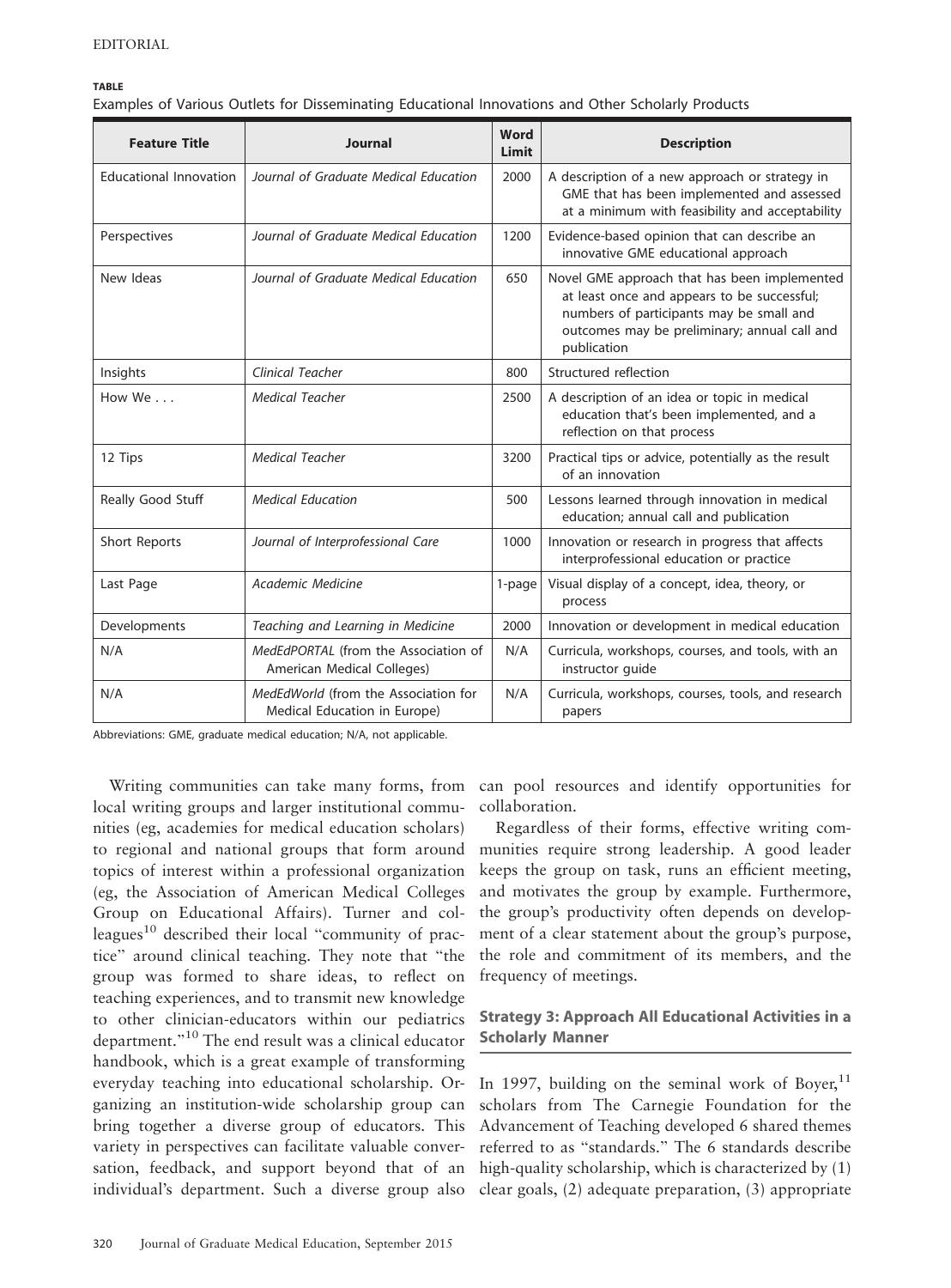methods, (4) significant results, (5) effective presentation, and  $(6)$  reflective critique.<sup>12</sup> From a practical perspective, these 6 standards are a useful framework for guiding a rigorous and scholarly approach to the work of medical educators.

For example, establishing clear goals before one sits down to develop a new curriculum includes clearly defining the basic purpose of the work, stating the overall objectives, ensuring they are realistic and achievable, and identifying questions about the curriculum that the broader medical education community cares about. Similarly, adequate preparation includes a thorough review of the relevant educational literature, as well as a compilation of the necessary references and resources to inform and improve the curriculum.

Approaching one's work in a scholarly manner also includes making one's work (1) public, (2) available for peer review and critique, and (3) able to be reproduced and built on by others.<sup>13</sup> Publishing an educational innovation is 1 way for medical educators to advance teaching as scholarship. The paper by Turner et  $al^{10}$  provides a practical example of how clinician educators transformed clinical teaching into teaching scholarship.

From an institutional perspective, organizations can foster a scholarly approach by identifying or training administrative staff, such as librarians, data managers, and statisticians, with medical education and medical education research experience. Given the nuances of medical education research, $^{14}$  having knowledgeable staff who can efficiently search the literature and synthesize data helps to move research and publication forward. Furthermore, collaboration with Institutional Review Boards on specific templates and processes for medical education protocol submissions can make the Institutional Review Board submission process less cumbersome. Developing a template or specific guidelines for medical education protocol submissions may benefit all parties involved.<sup>15</sup>

#### Strategy 4: Plan Your Schedule for Writing

An old adage asserts, ''If you want to run faster, run faster.'' Similarly, if you want to write more, you need to write more. Often, the problem is finding time. One way to make time for writing is to include it on the calendar. Just as a meeting goes on the calendar, so too should time for writing. Although we prefer a minimum of 1 hour for writing, studies show that even 15 minutes weekly can be sufficient for progress.8,16 Also, educators should not become discouraged by very rough first drafts: often the best ideas come later, during the revision phase. The key to beginning your writing, in our experience, is to write without regard for grammar, structure, or flow, considerations that should come later. Getting started, even with just a few lines or paragraphs, will often focus the project and create momentum to see it through.<sup>16</sup>

#### Strategy 5: Stay Current and Celebrate Successes

Reading what others are doing can stimulate ideas for educational innovations. As medical educators, we have an obligation to contribute to the literature and spread the word on best practices and lessons learned, with the goal of education quality improvement. Reading every health professions education journal clearly is not possible. Instead, educators can ask their library to set up a saved search on a specific area of interest, for example, GME and outcomes, resident wellness and resiliency, or predicting performance and standardized tests. Such searches will automatically send related articles to one's e-mail inbox as the articles are published. Some educators may also wish to regularly peruse the table of contents for a single medical education journal, often available electronically from their library. In addition, Twitter groups can alert subscribers to journal articles and other relevant materials in their area of interest (eg, @JournalofGME, @AcadMedJournal, and @WBmeded).

Another consideration is to start a medical education journal club or health professions education grand rounds. Here participants showcase their own innovative work and that of others. These activities create a community of education scholars (see Strategy 2), keep participants updated on recent publications, and foster new ideas and motivation to contribute to the literature.

By formally recognizing educational scholarship, such as educational innovations, institutions give a message to faculty and departmental leadership that these activities are worthy of blocked time. Offering formal recognition demonstrates to faculty that such work is valued. There are many ways institutions can offer such recognition. For example, institutions can offer medical education or teaching awards, highlight educators' work in a public forum, and make educational scholarship a key component of promotion and tenure decisions.

## Final Thoughts

Educational innovations are being continuously developed by undergraduate and graduate medical educators, as well as by others, to address important